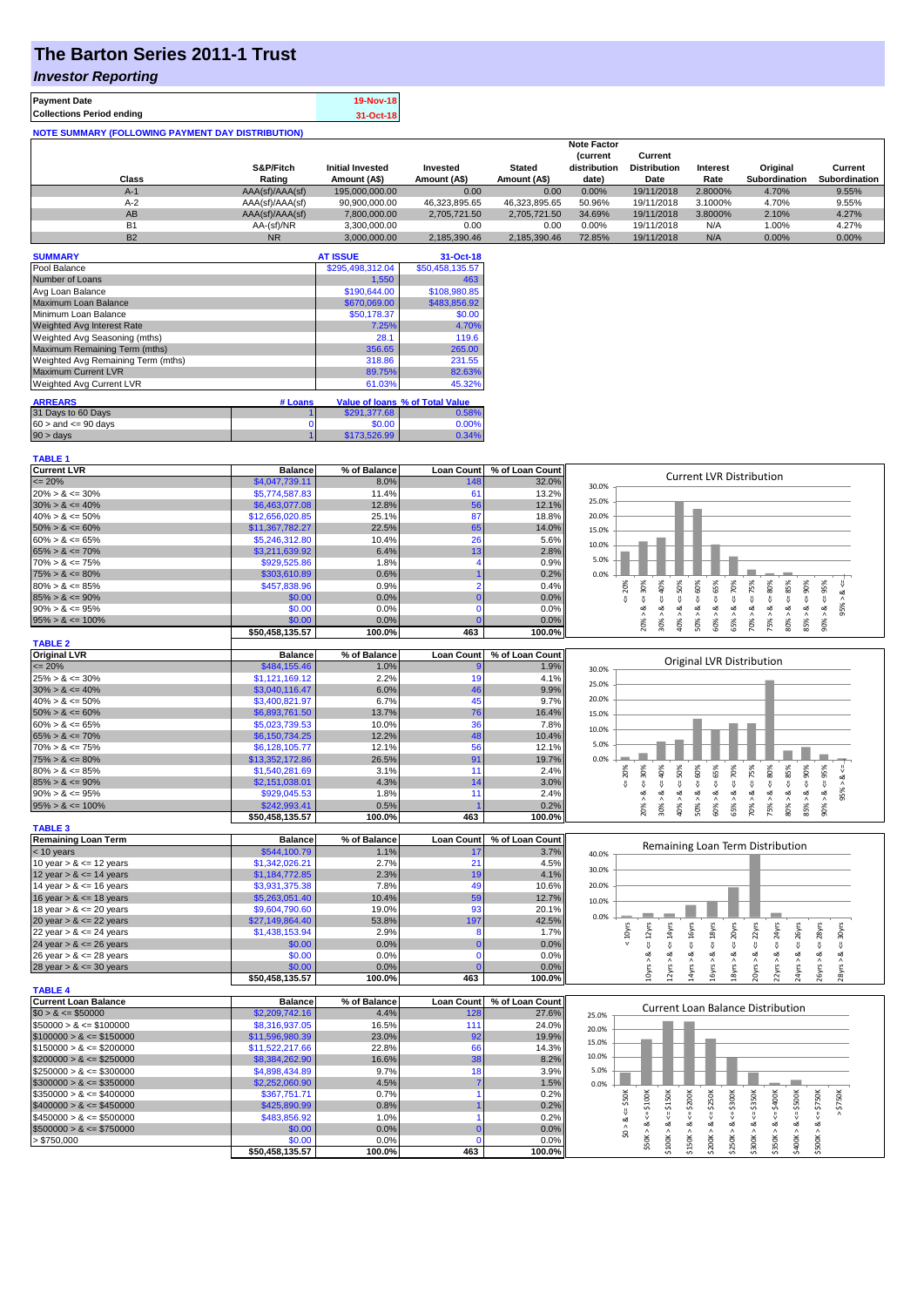# **The Barton Series 2011-1 Trust**

#### *Investor Reporting*

| <b>Payment Date</b><br><b>Collections Period ending</b><br><b>TABLE 5</b>    |                                   | 19-Nov-18<br>31-Oct-18 |                   |                 |                                                                                                                                                                                           |
|------------------------------------------------------------------------------|-----------------------------------|------------------------|-------------------|-----------------|-------------------------------------------------------------------------------------------------------------------------------------------------------------------------------------------|
| <b>Loan Seasoning</b>                                                        | <b>Balance</b>                    | % of Balance           | Loan Count        | % of Loan Count |                                                                                                                                                                                           |
| $= 6$ mths                                                                   | \$0.00                            | 0.0%                   |                   | 0.0%            | Loan Seasoning Distribution<br>40.0%                                                                                                                                                      |
| $> 8 \le 12$ mth                                                             | \$0.00                            | 0.0%                   | 0                 | 0.0%            | 35.0%                                                                                                                                                                                     |
| $12 > 8 \le 18$ mths                                                         | \$0.00                            | 0.0%                   | 0                 | 0.0%            | 30.0%                                                                                                                                                                                     |
| $18 > 8 \le 24$ mths                                                         | \$0.00                            | 0.0%                   | $\Omega$          | 0.0%            | 25.0%                                                                                                                                                                                     |
| $2 > 8 \le 3$ years                                                          | \$0.00                            | 0.0%                   |                   | 0.0%            | 20.0%                                                                                                                                                                                     |
| $3 > 8 \le 4$ years                                                          | \$0.00                            | 0.0%                   | 0                 | 0.0%            | 15.0%                                                                                                                                                                                     |
| $4 > 8 \le 5$ years                                                          | \$0.00                            | 0.0%                   |                   | 0.0%            | 10.0%                                                                                                                                                                                     |
| $5 > 8 \le 6$ years                                                          | \$0.00                            | 0.0%                   | $\bf{0}$          | 0.0%            | 5.0%<br>0.0%                                                                                                                                                                              |
| $6 > 8 \le 7$ years                                                          | \$0.00                            | 0.0%                   | 0                 | 0.0%            |                                                                                                                                                                                           |
| $7 > 8 \le 8$ years                                                          | \$2,341,528.89                    | 4.6%                   | 14                | 3.0%            | $8 > 8 < = 9$ years<br>10 years<br>mths<br>mths<br>$\leq$ = 3 years<br>$6 > 8 < z < 7$ years<br>$\leq$ = 8 years<br>$\leq 12$ mth<br>$\leq$ = 4 years<br>$4 > 8 < z = 5$ years<br>6 years |
| $8 > 8 \le 9$ years                                                          | \$18,437,248.85                   | 36.5%                  | 132               | 28.5%           | $\circ$<br>$\overline{24}$<br>$\sqrt{ }$                                                                                                                                                  |
| $9 > 8 \le 10$ years                                                         | \$12,584,459.28                   | 24.9%                  | 111               | 24.0%           | ₩<br>$\overset{  }{\mathsf{v}}$<br>ಷ<br>ಷ                                                                                                                                                 |
| $> 10$ years                                                                 | \$17,094,898.55                   | 33.9%                  | 206               | 44.5%           | $12 > 8$ <= 18 mths<br>$2 > 8$ .<br>3 > 8<br>$5 > 8$ .<br>$18 > 8$<br>$9 - 8$<br>$\wedge$<br>÷,                                                                                           |
|                                                                              | \$50,458,135.57                   | 100.0%                 | 463               | 100.0%          |                                                                                                                                                                                           |
| <b>TABLE 6</b>                                                               |                                   |                        |                   |                 |                                                                                                                                                                                           |
| Postcode Concentration (top 10 by value)                                     | <b>Balance</b>                    | % of Balance           | Loan Count        | % of Loan Count | Geographic Distribution                                                                                                                                                                   |
| 5700                                                                         | \$1,758,896.23                    | 3.5%                   | 19                | 4.1%            | 0.7%                                                                                                                                                                                      |
| 2905                                                                         | \$1,199,336.81                    | 2.4%                   | ٤                 | 1.7%            | 16.2%                                                                                                                                                                                     |
| 2602                                                                         | \$1,196,344.42                    | 2.4%                   | 8                 | 1.7%            |                                                                                                                                                                                           |
| 5159                                                                         | \$1,110,487.23                    | 2.2%                   | 8                 | 1.7%            | 6.3%                                                                                                                                                                                      |
| 2617                                                                         | \$1,075,991.44                    | 2.1%                   | 6                 | 1.3%            |                                                                                                                                                                                           |
| 2614                                                                         | \$1,067,495.61                    | 2.1%                   |                   | 1.5%            |                                                                                                                                                                                           |
| 2615                                                                         | \$1,015,637.66                    | 2.0%                   | 10                | 2.2%            | 53.0%                                                                                                                                                                                     |
| 2620                                                                         | \$985,689.16                      | 2.0%                   |                   | 1.5%            |                                                                                                                                                                                           |
| 5108                                                                         | \$983,530.47                      | 1.9%                   | 8                 | 1.7%            | 23.9%                                                                                                                                                                                     |
| 2605                                                                         | \$926,456.36                      | 1.8%                   | 5                 | 1.1%            |                                                                                                                                                                                           |
| <b>TABLE 7</b>                                                               |                                   |                        |                   |                 |                                                                                                                                                                                           |
| <b>Geographic Distribution</b>                                               | <b>Balance</b>                    | % of Balance           | <b>Loan Count</b> | % of Loan Count | SA ACT INSW WA Other                                                                                                                                                                      |
| <b>Australian Capital Territory</b>                                          | \$12,038,684.38                   | 23.9%                  | 88                | 19.0%           |                                                                                                                                                                                           |
| New South Wales                                                              | \$3,170,811.15                    | 6.3%                   | 22                | 4.8%            |                                                                                                                                                                                           |
| Northern Territory                                                           | \$0.00                            | 0.0%                   | $\Omega$          | 0.0%            | Metro / Non-Metro / Inner City Distribution                                                                                                                                               |
| Queensland                                                                   | \$0.00                            | 0.0%                   | 0                 | 0.0%            | 16.2%                                                                                                                                                                                     |
| South Australia                                                              | \$26,732,458.13                   | 53.0%                  | 284               | 61.3%           |                                                                                                                                                                                           |
| Tasmania                                                                     | \$0.00                            | 0.0%                   | $\mathbf 0$       | 0.0%            |                                                                                                                                                                                           |
| Victoria                                                                     | \$350,622.45                      | 0.7%                   | 5                 | 1.1%            |                                                                                                                                                                                           |
| Western Australia                                                            | \$8,165,559.46                    | 16.2%                  | 64                | 13.8%           |                                                                                                                                                                                           |
|                                                                              | \$50,458,135.57                   | 100.0%                 | 463               | 100.0%          |                                                                                                                                                                                           |
| <b>TABLE 8</b>                                                               |                                   |                        |                   |                 |                                                                                                                                                                                           |
| Metro/Non-Metro/Inner-City                                                   | <b>Balance</b>                    | % of Balance           | <b>Loan Count</b> | % of Loan Count |                                                                                                                                                                                           |
| Metro                                                                        | \$41,878,919.70                   | 83.0%                  | 38 <sup>′</sup>   | 82.3%           | 83.0%                                                                                                                                                                                     |
| Non-metro                                                                    | \$8,187,021.64                    | 16.2%                  | 79                | 17.1%           |                                                                                                                                                                                           |
| Inner city                                                                   | \$392,194.23                      | 0.8%                   |                   | 0.6%            | ■ Metro<br>Inner city<br>Non-metro                                                                                                                                                        |
|                                                                              | \$50,458,135.57                   | 100.0%                 | 463               | 100.0%          |                                                                                                                                                                                           |
| <b>TABLE 9</b>                                                               |                                   |                        |                   |                 |                                                                                                                                                                                           |
| <b>Property Type</b>                                                         | <b>Balance</b>                    | % of Balance           | <b>Loan Count</b> | % of Loan Count | Occupancy Type Distribution                                                                                                                                                               |
| <b>Residential House</b>                                                     | \$46,322,723.01                   | 91.8%                  | 423               | 91.4%           |                                                                                                                                                                                           |
| <b>Residential Unit</b>                                                      | \$3,986,293.11                    | 7.9%<br>0.0%           | 39                | 8.4%            | 5.2%                                                                                                                                                                                      |
| Rural                                                                        | \$0.00                            |                        | $\mathbf 0$       | 0.0%            |                                                                                                                                                                                           |
|                                                                              |                                   |                        |                   |                 |                                                                                                                                                                                           |
| Semi-Rural                                                                   | \$0.00                            | 0.0%                   | 0                 | 0.0%            |                                                                                                                                                                                           |
| <b>High Density</b>                                                          | \$149,119.45                      | 0.3%                   |                   | 0.2%            |                                                                                                                                                                                           |
|                                                                              | \$50,458,135.57                   | 100.0%                 | 463               | 100.0%          |                                                                                                                                                                                           |
| <b>TABLE 10</b>                                                              |                                   |                        |                   |                 |                                                                                                                                                                                           |
| Occupancy Type                                                               | <b>Balance</b>                    | % of Balance           | <b>Loan Count</b> | % of Loan Count |                                                                                                                                                                                           |
| <b>Owner Occupied</b>                                                        | \$47,826,983.30                   | 94.8%                  | 436               | 94.2%           |                                                                                                                                                                                           |
| Investment                                                                   | \$2,631,152.27                    | 5.2%                   | 27                | 5.8%            |                                                                                                                                                                                           |
|                                                                              | \$50,458,135.57                   | 100.0%                 | 463               | 100.0%          | 94.8%                                                                                                                                                                                     |
| <b>TABLE 11</b>                                                              | <b>Balance</b>                    | % of Balance           | <b>Loan Count</b> | % of Loan Count | Investment                                                                                                                                                                                |
| <b>Employment Type Distribution</b><br>Contractor                            | \$456,946.09                      | 0.9%                   |                   | 1.3%            | Owner Occupied                                                                                                                                                                            |
|                                                                              | \$1,278,821.84                    | 2.5%                   | 11                | 2.4%            |                                                                                                                                                                                           |
| Pay-as-you-earn employee (casual)                                            |                                   | 79.2%                  |                   | 75.8%           | <b>LMI Provider Distribution</b>                                                                                                                                                          |
| Pay-as-you-earn employee (full time)<br>Pay-as-you-earn employee (part time) | \$39,974,991.84<br>\$3,855,155.87 | 7.6%                   | 351<br>43         | 9.3%            |                                                                                                                                                                                           |
| Self employed                                                                |                                   | 3.7%                   | 16                | 3.5%            | 5.8%                                                                                                                                                                                      |
| No data                                                                      | \$1,846,583.44<br>\$3,045,636.49  | 6.0%                   | 36                | 7.8%            |                                                                                                                                                                                           |
|                                                                              | \$50,458,135.57                   | 100.0%                 | 463               | 100.0%          |                                                                                                                                                                                           |
| <b>TABLE 12</b>                                                              |                                   |                        |                   |                 |                                                                                                                                                                                           |
| <b>LMI Provider</b>                                                          | <b>Balance</b>                    | % of Balance           | <b>Loan Count</b> | % of Loan Count |                                                                                                                                                                                           |
| QBE                                                                          | \$47,521,474.74                   | 94.2%                  | 446               | 96.3%           |                                                                                                                                                                                           |
| Genworth                                                                     | \$2,936,660.83                    | 5.8%                   | 17                | 3.7%            |                                                                                                                                                                                           |
|                                                                              | \$50,458,135.57                   | 100.0%                 | 463               | 100.0%          |                                                                                                                                                                                           |
| <b>TABLE 13</b>                                                              |                                   |                        |                   |                 | 94.2%                                                                                                                                                                                     |
| Arrears                                                                      | <b>Balance</b>                    | % of Balance           | <b>Loan Count</b> | % of Loan Count |                                                                                                                                                                                           |
| $= 0$ days                                                                   | \$47,987,146.42                   | 95.1%                  | 449               | 97.0%           | $\blacksquare$ QBE<br>Genworth                                                                                                                                                            |
| $0 >$ and $\leq 30$ days                                                     | \$2,006,084.48                    | 4.0%                   | 12                | 2.6%            |                                                                                                                                                                                           |
| $30 >$ and $\leq 60$ days                                                    | \$291,377.68                      | 0.6%                   |                   | 0.2%            | Interest Rate Type Distribution                                                                                                                                                           |
| $60 >$ and $\leq 90$ days                                                    | \$0.00                            | 0.0%                   | $\Omega$          | 0.0%            | 17.5%                                                                                                                                                                                     |
| 90 > days                                                                    | \$173,526.99                      | 0.3%                   |                   | 0.2%            |                                                                                                                                                                                           |
|                                                                              | \$50,458,135.57                   | 100.0%                 | 463               | 100.0%          |                                                                                                                                                                                           |
| <b>TABLE 14</b>                                                              |                                   |                        |                   |                 |                                                                                                                                                                                           |
| <b>Interest Rate Type</b>                                                    | <b>Balance</b>                    | % of Balance           | <b>Loan Count</b> | % of Loan Count |                                                                                                                                                                                           |
| Variable                                                                     | \$41,605,026.16                   | 82.5%                  | 393               | 84.9%           |                                                                                                                                                                                           |
| Fixed                                                                        | \$8,853,109.41                    | 17.5%                  | 70                | 15.1%           |                                                                                                                                                                                           |
|                                                                              | \$50,458,135.57                   | 100.0%                 | 463               | 100.0%          | 82.5%                                                                                                                                                                                     |
| <b>TABLE 15</b><br><b>Weighted Ave Interest Rate</b>                         | <b>Balance</b><br>4.30%           | <b>Loan Count</b>      |                   |                 | Variable Fixed                                                                                                                                                                            |